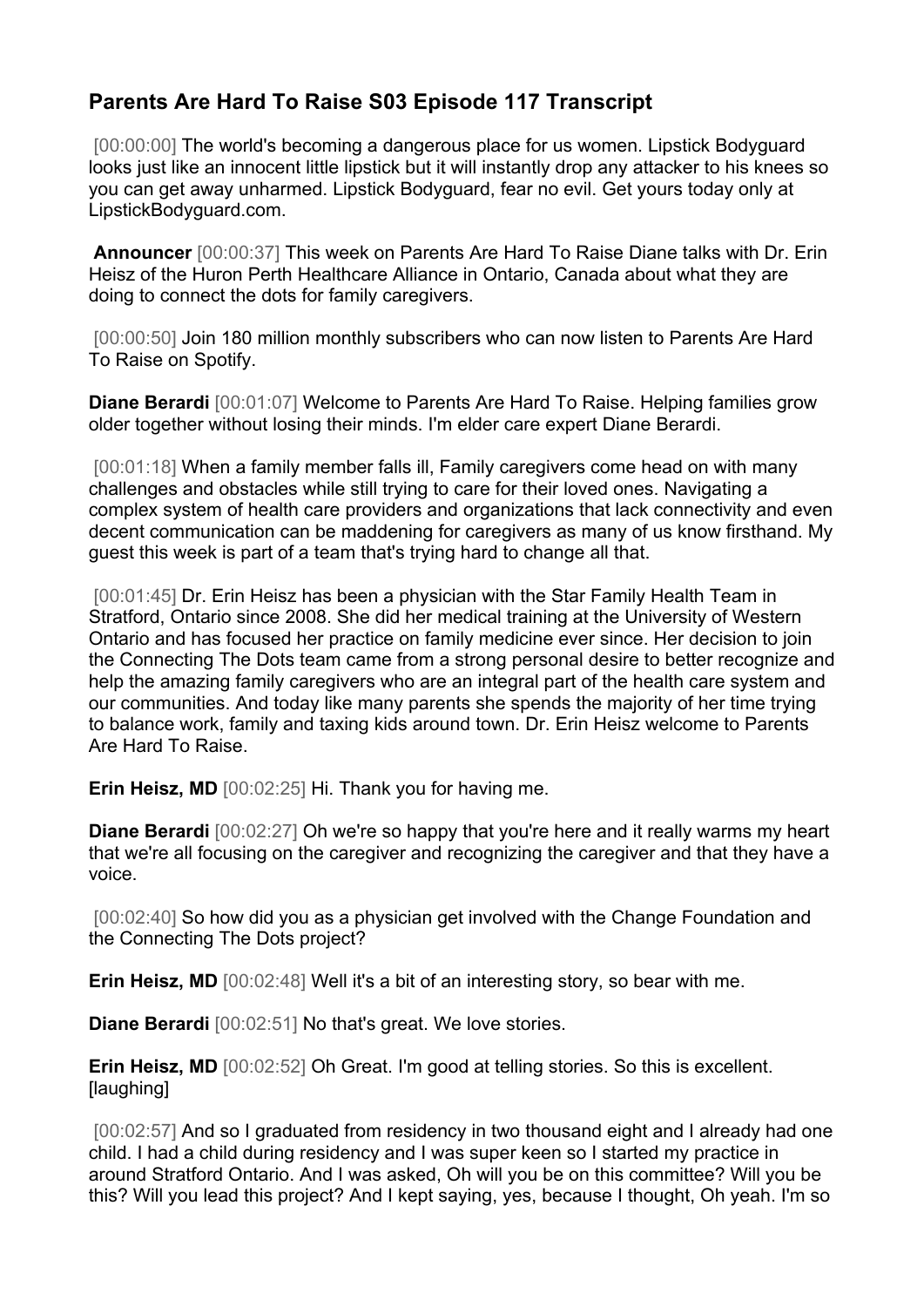interested in that. I'm so interested in that. And that's what people why people going to family medicine. Right? We're kind of interested in a bit of everything.

**Diane Berardi** [00:03:24] Yes.

**Erin Heisz, MD** [00:03:25] And but I had a great support system so I felt okay with saying yes and yes and yes. And fast forward about five or six years and I had a lot of meetings because over the six years you know they accumulate all these commitments and projects and things. But then my support system started to fade a little bit and I found it really hard to continue with that level of commitment.

[00:03:47] So my father in law he got diagnosed with esophageal cancer and passed away sixteen weeks later.

**Diane Berardi** [00:03:53] Oh I'm sorry to hear that.

**Erin Heisz, MD** [00:03:55] Yeah. And then my brother in law had a first episode psychosis right around the same time. My nanny moved back to B.C., and my husband quit his job and started his own business. So all of a sudden what I could manage before I really couldn't. So I stepped back from everything. I stepped back from all the committees all the meetings all the leadership positions I had. And just to make things work to focus on the family and my practice and everything. So then fast forward another couple of years and they get an email from our executive director Monique Hancock about attending a lunch session at the hospital for a project that our family health teams involved in called Connecting the Dots.

[00:04:33] And Monique doesn't ask a lot of me, so I always try to when she does ask I always really try hard to respect that in to attend whatever, you know what she wants me to do. And so I booted over to the hospital after my last patient in the morning and I thought I was just going to sort of sit there for 45 minutes and maybe let my mind wander a bit. But that was not the case.

[00:04:57] The minute they started the presentation, I hadn't felt excited like that for years. And I was like OK. So I really paid attention. I loved the slides like it was just set clear crisp slides with not really medical jargon and I got a bit tired of you know I only use the big long words when I'm talking to specialists or another colleague, I don't like to always use like words that nobody understands. So I thought the presentation was so straightforward and simple and it was but yet really effective.

[00:05:29] And in the audience were like normal, not medical people, caregivers, people, some physicians that... Like a nice smattering of people. And then I learned about the Change Foundation I had never actually heard of the Change Foundation before. So for me to hear about this cool independent think tank for changing policy in Ontario that was outside of the government got me very excited. Because I've watched millions of dollars sometimes be spent on a project that doesn't actually end up helping people in a tangible way.

## **Diane Berardi** [00:06:05] Sure.

**Erin Heisz, MD** [00:06:05] So this looked. Really. You know there were deadlines. There were goals. And it seemed like they were going to be met. And so that also got me wanting to be involved because I figured OK I could dedicate some time and I could actually see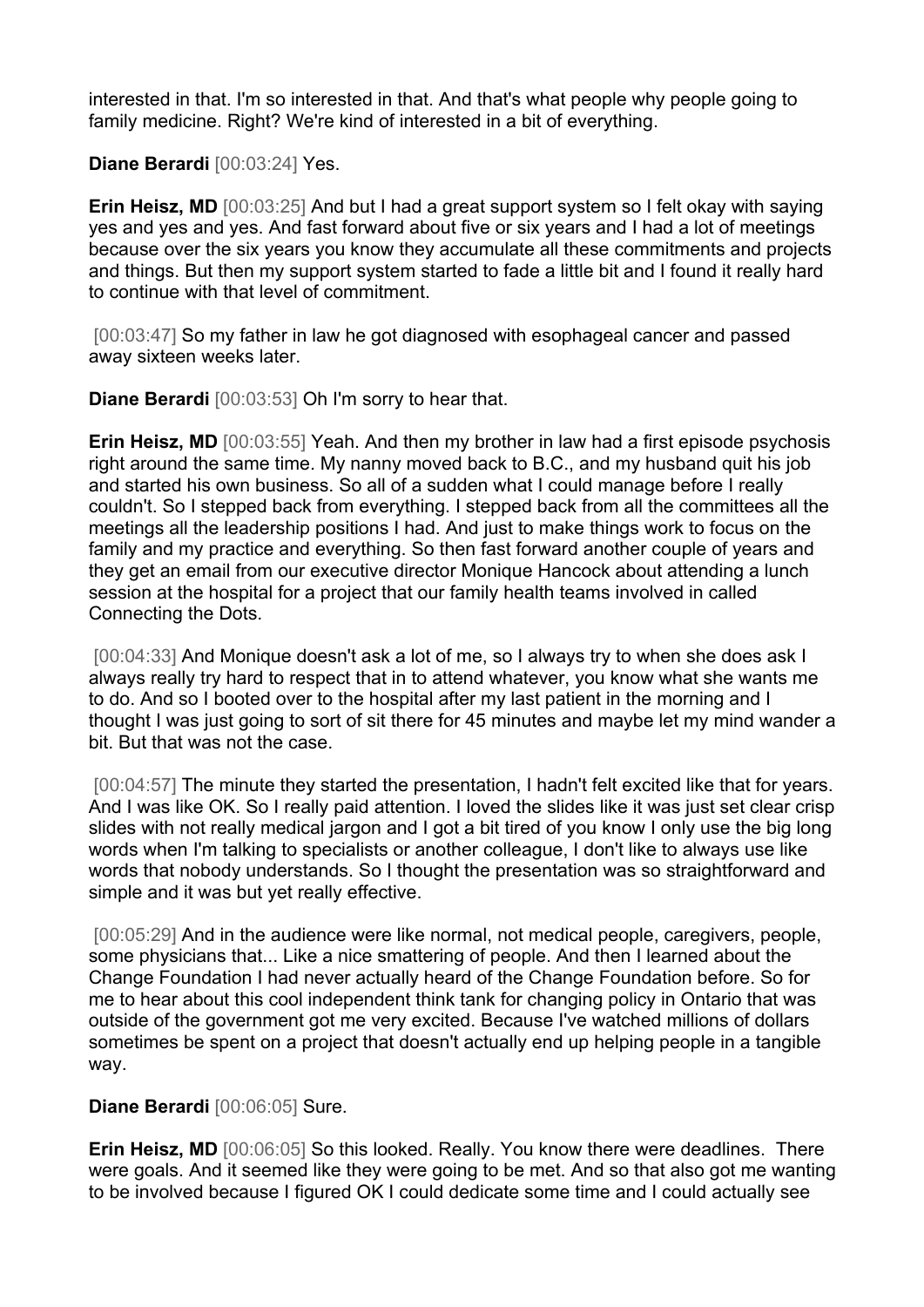some results instead of maybe six years later you see that something is coming out of the project you worked on you know five years ago. And then the major reason obviously was the content. So helping caregivers.

[00:06:34] That really struck a chord with me from those past experiences. And I have often felt helpless in the office when I've done everything I can medically and I've made all the appropriate referrals to you know to the home care. The patients on a long term care waitlist. I've referred to a specialist maybe to backup my thoughts of what the diagnosis and treatment plan is. And then it's sort of a waiting game for all those things to come in place. And I feel helpless. And I don't like doctors don't like feeling helpless.

**Diane Berardi** [00:07:11] Sure yeah.

**Erin Heisz, MD** [00:07:12] So I thought, well if this can help me at that stage when I've done everything I'm supposed to do if it can help me somehow make them feel better or make their life better or do something beyond what I'm already doing then it's definitely a worthwhile effort of my time.

**Diane Berardi** [00:07:31] You know I've been in health care my whole adult life and I've become a caregiver. You know recently to my mom and then my dad now.

[00:07:40] And even if you know where to go or who to call or what to do it's still... There's still so many other things and so many things that pop up and it's still so overwhelming.

**Erin Heisz, MD** [00:07:54] Yeah. I don't know how people can navigate the system, because I as well... Like there was another relative recently who unfortunately passed away and I helped a little bit by going to some oncology appointments and things and I found the system hard to navigate. And and I am a family doctor. Like if anybody in the world should be able to do this like a family doctor or a home care nurse like someone like that should be able to easily navigate.

[00:08:19] But it's not. It's Impossible.

**Diane Berardi** [00:08:21] You know I started getting calls from all different people for my mom's care, and every 10 minutes my phone was ringing with somebody else calling to schedule an appointment.

[00:08:33] I'm like oh my gosh you know. And I of course gave them my number because my mom doesn't hear well.

[00:08:40] Even though she swears she doesn't need hearing aids. [laughing] Because she polled I think three different... She went to three different audiologists. You know. Yeah. And the last one said, Well, I don't think, you might not need them. I don't know what she heard, honestly. [laughing]

**Erin Heisz, MD** [00:08:58] Well, she can't hear very well. [laughing].

**Diane Berardi** [00:09:02] And so you know you have to shout with her. So I was like, Oh she's not even going to hear the phone. And my father doesn't answer the phone. He just watches it ring, you know hears it ring...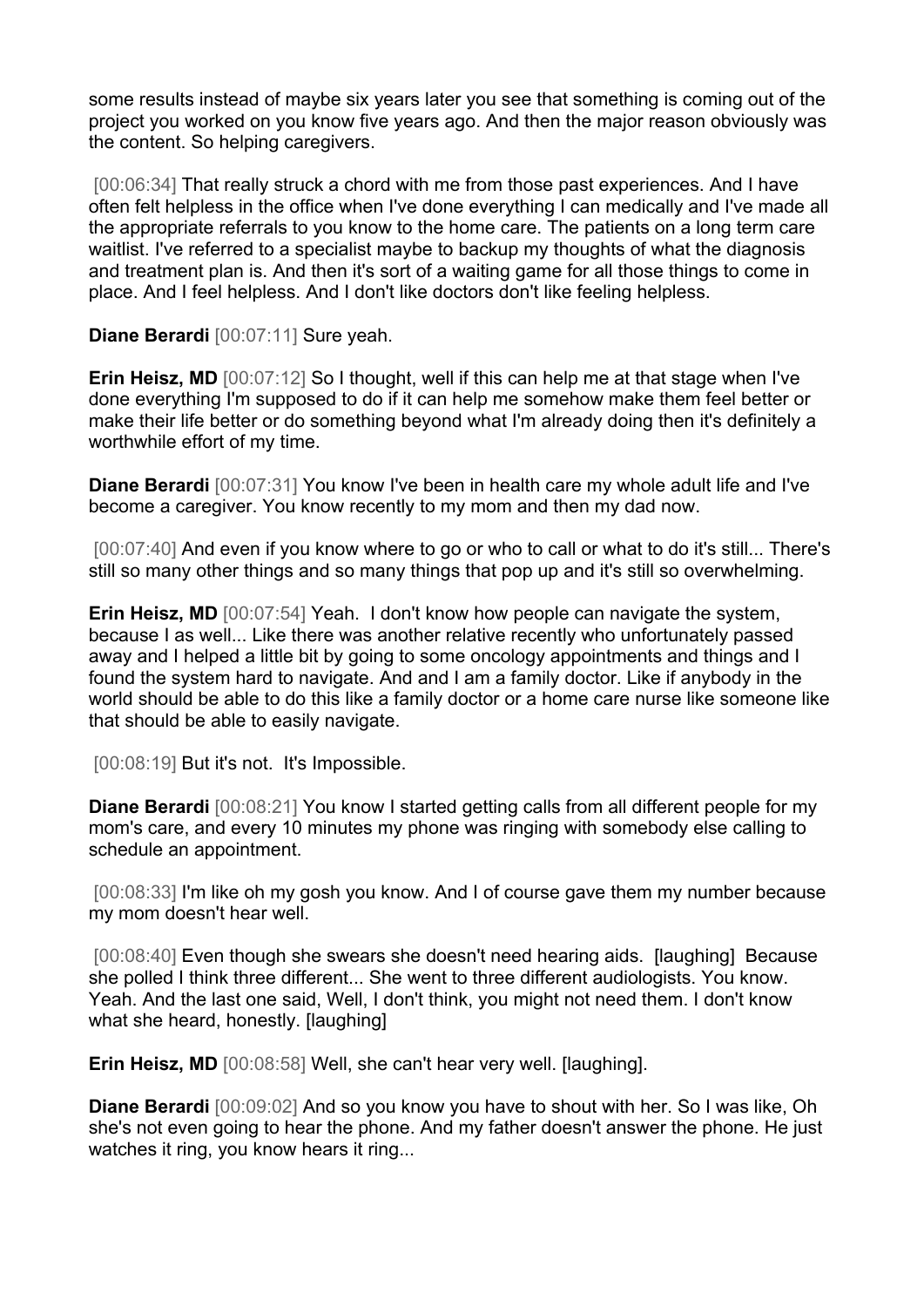**Erin Heisz, MD** [00:09:10] Well you know, it's a real problem because so many of our patients have cognitive problems that you can't call them with the appointment.

**Diane Berardi** [00:09:19] Right.

**Erin Heisz, MD** [00:09:20] And so then you're trying to reach the caregiver.

**Diane Berardi** [00:09:23] Yeah.

**Erin Heisz, MD** [00:09:23] And they're working and then it's this phone take situation. Yeah sometimes it's an appointment that's the next day. And so if we can't reach someone by 4:00 o'clock we got to cancel the appointment and you know book it for another day because you know you don't know that they've gotten the message.

**Diane Berardi** [00:09:40] And I can imagine because then the people think they have the appointment. I'm sure.

[00:09:44] Right. Exactly. Well you phone again and you leave a message saying Ok sorry, this one cancelled, but now we have one for the next day. Call us back to confirm. And then those patients can usually call in like first thing in the morning before the caregiver before they go to work or something.

**Diane Berardi** [00:09:58] So connecting the dots. Tell us about the goals and what it's all about really.

**Erin Heisz, MD** [00:10:04] Yeah. So connecting the dots project was a proposal put together from six organizations around the Huron Perth community. When the change foundation was originally looking for proposals for projects. So our connecting the dots project is a three phase project and each step is a co-design format.

[00:10:25] Now I had no idea what co-designed meant till I showed up to my first codesign meeting. [laughing] the.

**Diane Berardi** [00:10:28] Yes. What does that mean? [laughing].

**Erin Heisz, MD** [00:10:32] Yeah. So now I know. I've been doing this.

[00:10:35] So co-design means that the health care practitioners and the care givers in this situation.

**Diane Berardi** [00:10:42] OK.

**Erin Heisz, MD** [00:10:43] Are both at the same table and in the same room and have equal positions and equal voices. So we're facilitated by members of the Change Foundation who were part of the connecting the dots project, we're facilitated by them. But around the table there is no doctor Heisz it's you know we're all even and we all got to take our turns and respect each other. Every code as a meeting started with a little bit of a reminder about that. Now they did a great job, the steering committee did a great job of picking the people for the project. Because I think they picked people whose egos wouldn't sort of interrupt the flow of the project. And right... even on the steering committee, caregivers sat on that steering committee. And this one woman, oh my gosh, she amazes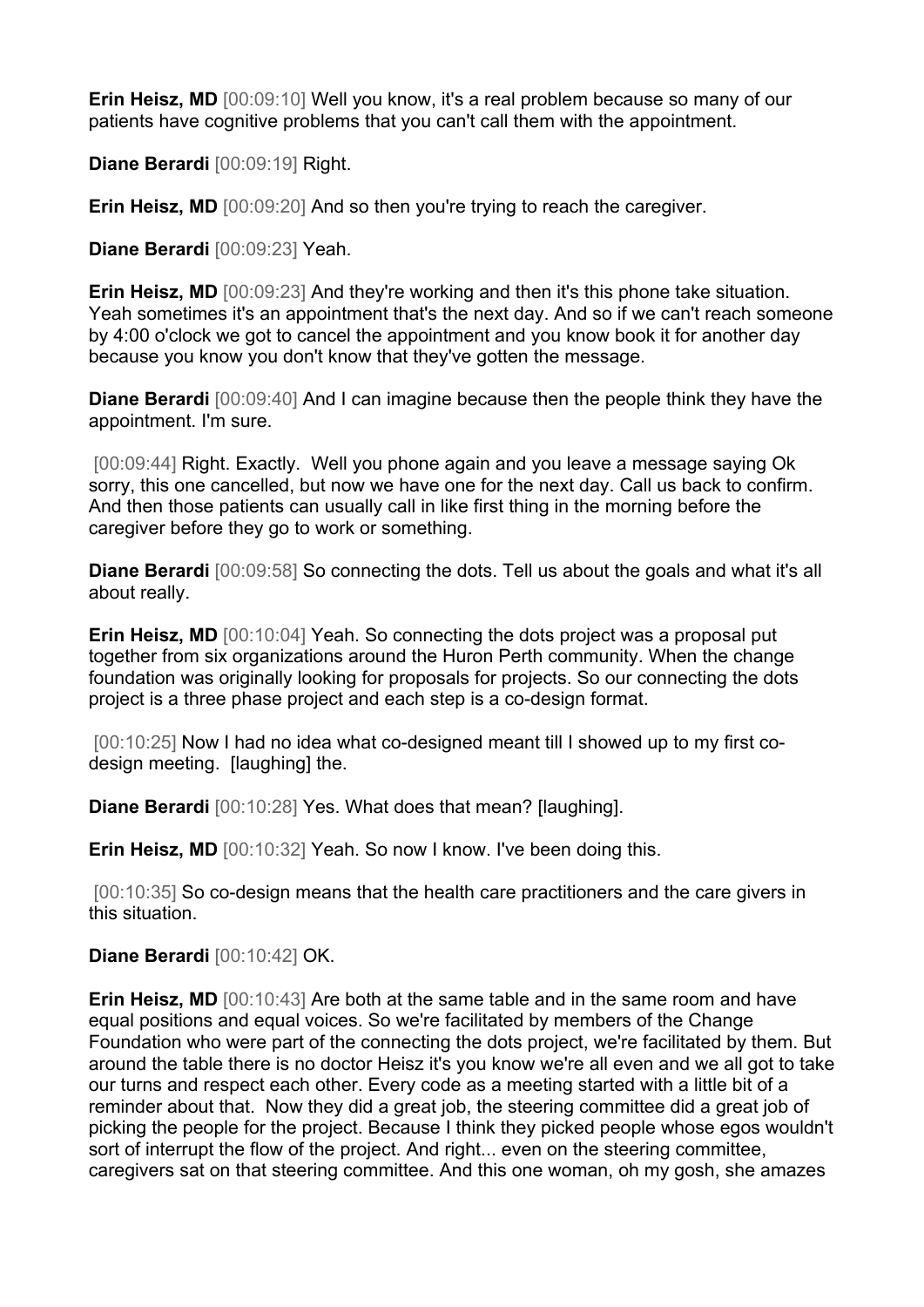me. She's 91 years old. And she showed up to all these meetings brighter and better dressed than the rest of us. [laughing]

[00:11:34] And she's so eloquent. And I just I was amazed at these people I met through the Co-design format. I was really lucky and honored to be working with them.

[00:11:44] I was nervous though. I was nervous about being interacting with people who could maybe be my patients and that they might possibly show me a rash just like we were talking about earlier. [laughing] That someone might corner me at the lunch table and just say, Hey I've got this thing on my arm. And I really wanted to step outside my family doctor role and be more of a participant like an equal participant, not sort of on duty in terms of clinical diagnosis during these sessions. But it didn't happen. It really was good. Everyone was respectful of each other.

**Diane Berardi** [00:12:19] And you also have this Time To Talk program.

**Erin Heisz, MD** [00:12:23] Right. So one of. So the three co design projects. I was involved mostly with the first one and that first one our logo or slogan was "time to talk". And it's sort of brilliant, I think. I did not come up with it. I'm not tooting my own horn. [laughing] So, time to talk really has a dual meaning and that's why I think it's really smart.

[00:12:43] And so it means that I as a practitioner need to make time to talk with my caregivers.

**Diane Berardi** [00:12:51] Wow. Okay.

**Erin Heisz, MD** [00:12:52] But the flip side is that it's time for the caregivers to identify themselves as a caregiver. Be proud of that. Stand up. Tell their story and ask for help.

**Diane Berardi** [00:13:04] You know it has to be such a weight off of caregivers because somebody is listening, and really listening.

**Erin Heisz, MD** [00:13:13] Yes I. So that for me is the biggest thing that changed for me. So earlier when I was saying I felt helpless, now I don't. Because I've learned through this whole thing and through Pat who I think you've probably seen the video that was linked to this project. Maybe not. But you should watch it if you haven't. It's it's amazing.

[00:13:35] And so Pat is a caregiver who tells this story about her husband's stroke and the following sort of six to nine months after that and ongoing obviously. But to know from her that just telling her story to us as the co-design group and as the audiences for these videos is healing and therapeutic. And so I never considered that. I didn't consider that in that room, you know, let's say for example, I've got you know a 60 year old couple and the husband's had a stroke. I didn't think that just by listening to the wife's story that that would actually help. So I feel like I almost rushed those patients because I felt helpless and I felt bad right. So, the longer I'm in there with them the worse I feel because I have nothing. I can't boost them up on the waitlist, it's out of my control how to get you know once I've done my referrals and I've pestered and pestered I and I'm sort of out of options to help anymore for certain issues. But learning that just listening it really changed the way I practice.

[00:14:42] That's wonderful because I think some physicians don't know what to do. They don't know how to react. And we're going to continue talking with Dr. Erin Heisz. But first if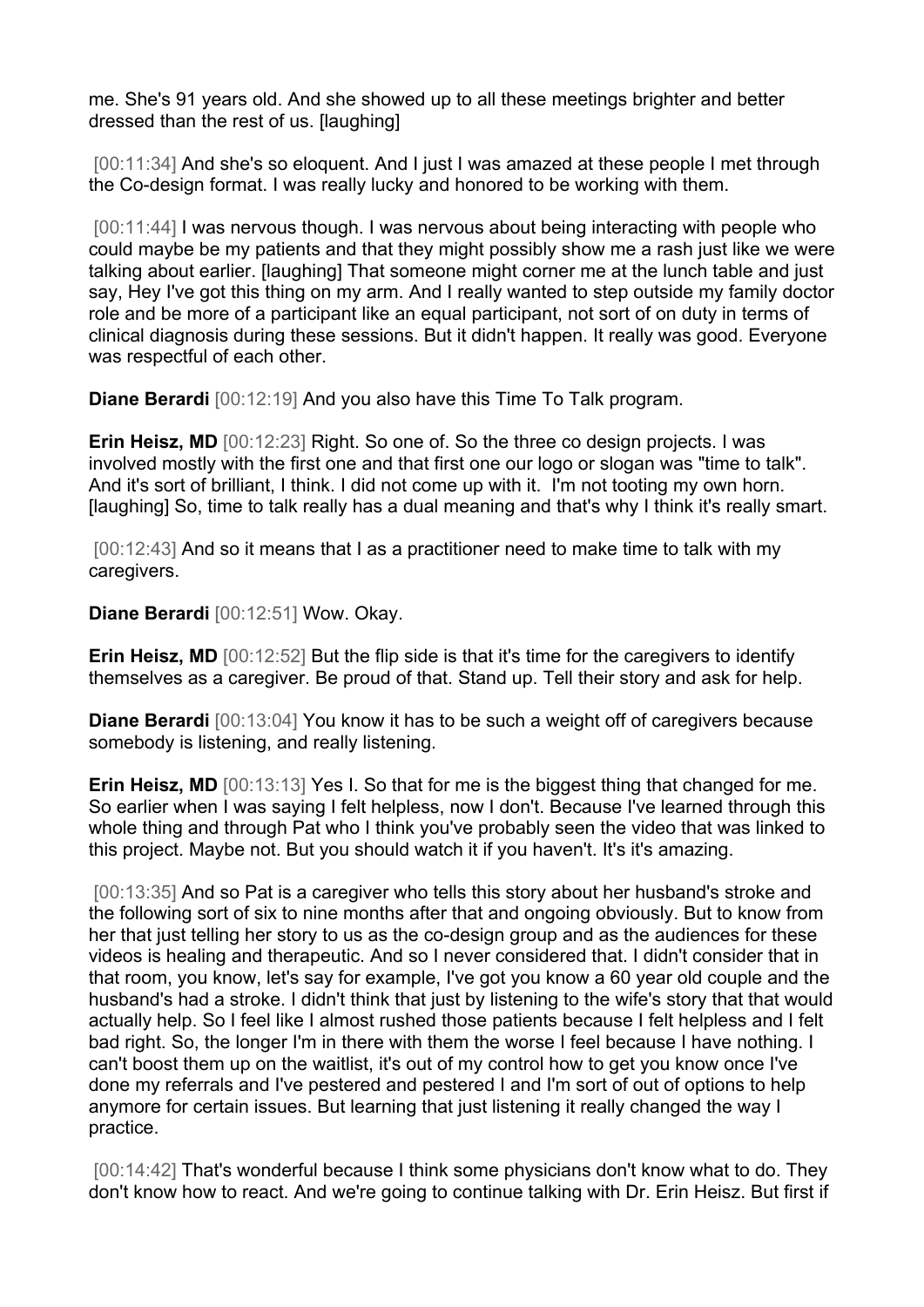you're a woman or there's a woman in your life there's something you absolutely need to know.

[00:14:59] Lipstick Bodyguard spot- transcript

I want to tell you about my friend Katie. Katie is a nurse and she was attacked on her way home from work. She was totally taken by surprise. And although Katie is only 5 feet tall and 106 pounds she was easily able to drop her 6 foot 4, 250-pound attacker to his knees and get away unharmed.

Katie wasn't just lucky that day. She was prepared.

In her pocketbook, a harmless looking lipstick, which really contained a powerful man stopping aerosol propellant.

It's not like it was in our grandmother's day. Today just going to and from work or to the mall can have tragic consequences. The FBI says a violent crime is committed every 15 seconds in the United States. And a forcible rape happens every five minutes. And chances are when something happens, no one will be around to help.

It looks just like a lipstick. So no one will suspect a thing. Which is important since experts say, getting the jump on your attacker is all about the element of surprise.

Inside this innocent looking lipstick is the same powerful stuff used by police and the military to disarm even the most powerful, armed aggressor. In fact, National Park rangers used the very same formula that's inside this little lipstick to stop two-thousand pound vicious grizzly bears dead in their tracks. It's like carrying a personal bodyguard with you in your purse or your pocket.

Darkness brings danger. Murderers and rapists use darkness to their advantage. We all know what it's like to be walking at night and hear footsteps coming at us from behind. Who's there? If it's somebody bad, will you be protected? Your life may depend on it.

My friend Katie's close call needs to be a wake up call for all of us. Myself included. Pick up a Lipstick Bodyguard and keep it with you always.

**Announcer** [00:16:52] You're listening to Parents Are Hard To Raise. Now thanks to you, the number one eldercare talk show on planet Earth. Listen to this and other episodes on demand using the iHeart Radio app. iPhone users can listen on Apple podcasts and Android users on Google podcasts.

[00:17:18] Want a great new way to listen to the show? Have an Amazon Echo or Dot? Just say, Alexa play Parents Are Hard To Raise podcast.

**Alexa** [00:17:28] Getting the latest episode of Parents Are Hard To Raise. Here it is from iHeart Radio.

**Announcer** [00:17:33] It's as simple as that.

**Diane Berardi** [00:17:35] You're right Dolly. There are so many really cool new ways to listen to our show, it's hard to keep track. You can join the 180 eighty million listeners on Spotify. You can listen in your car, at the gym, or pretty much anywhere on your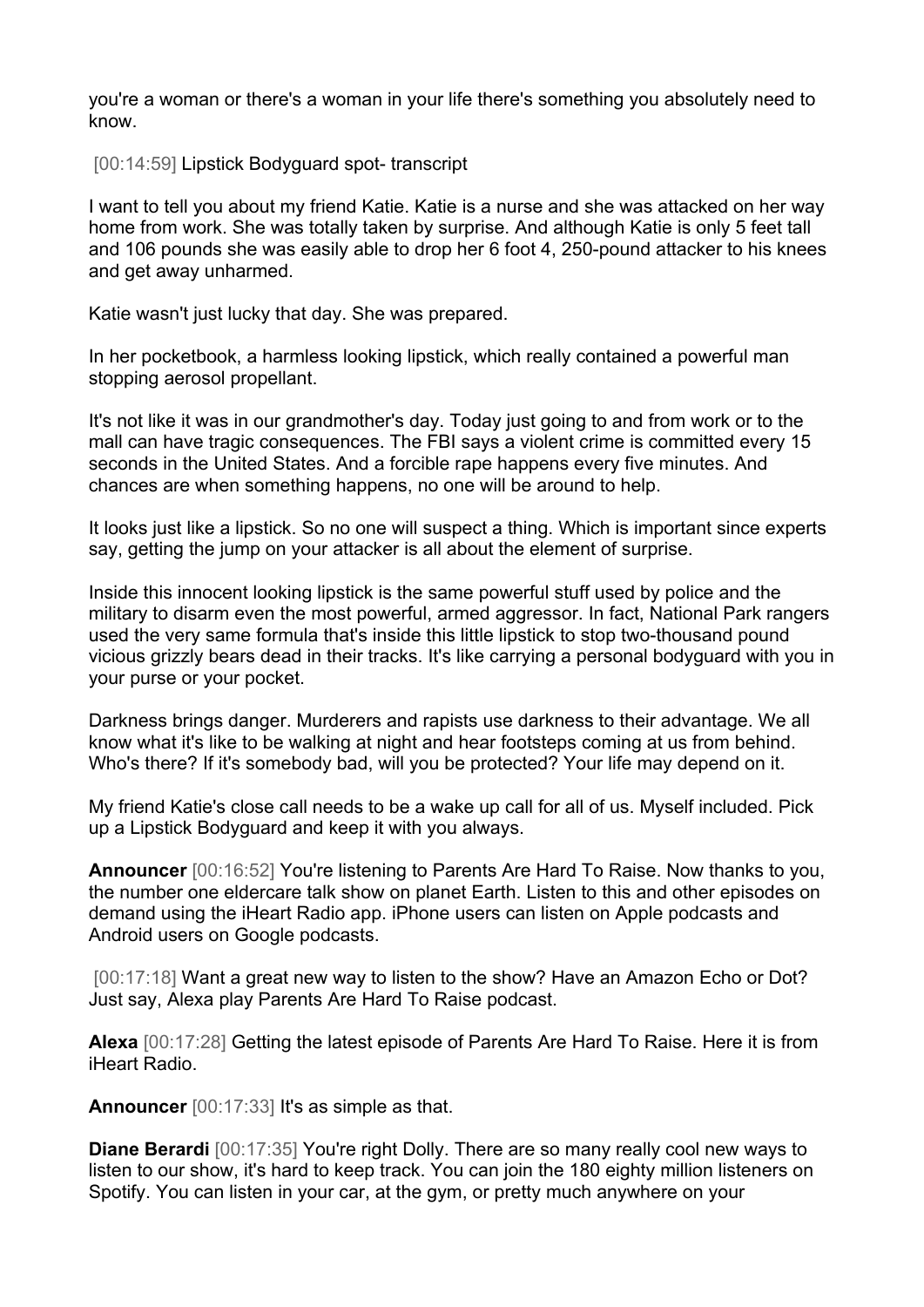smartphone with Apple podcasts and Google podcasts. You can get us an Apple TV. Direct TV. Roku. And like Dolly said, you can even ask Alexa to play the show for you.

[00:18:00] It's great, because you don't have to be tied to a radio anymore. You can listen when you want, where you want, for as long as you want. And if you're listening to the show one of these new ways please do me a big favor. Share this new technology. Help someone else learn about the show and show them a new way to listen.

[00:18:20] So Erin, we were talking about you know you as a physician you do everything you are medically supposed to do. And I was talking to my husband the other night and I said my gosh I'd been in health care you know my my whole adult life and he's a physician as well. And I can't navigate the system. How does a person who isn't involved in health care at all know what to do or where to turn or... You know they just sit silently, I think, caregivers. And it's no good for their mental or physical health.

**Erin Heisz, MD** [00:18:53] No. That's one of the things that came up in our co-design groups when we were talking together. That the caregivers really had this bond forming every session you could see it getting stronger because of the information sharing between them. And they really wanted to come up with some way that they could share that with other caregivers. Because I can't answer those nitty gritty details, actually.

**Diane Berardi** [00:19:19] Right.

**Erin Heisz, MD** [00:19:20] You know where's. What's the best way to get CCAC or... like that's our home care program.

[00:19:25] Okay.

[00:19:26] But What... What are the tips and the tricks? I actually don't know what the whole thing is.

**Diane Berardi** [00:19:31] Right.

**Erin Heisz, MD** [00:19:32] So one of the things that has come from the co-design II group, which I wasn't as involved with but, is that we have a caregiver group run by caregivers for caregivers, so the doctors are cut out of the loop here, at the library.

**Diane Berardi** [00:19:49] That's great.

**Erin Heisz, MD** [00:19:50] Yeah. And it's starting to spread.

[00:19:52] So we have people who want... So Stratford's a town of 30,000. And some of the. But we have a large catchment for our hospital. And so some of the tiny little villages outside, they want a program. And so they're looking into you know church basements or what can they do and who can be the local sort of ambassador caregiver to get that running.

[00:20:14] And because with this project it is a limited time frame. So, everything has to be running independently by the time that the entire project wraps up in a year or two. And so these startup groups have been so important to help them system navigate. And one of the other projects of co-design II is a binder full of all that information that the caregiver needs to have with them. And I've had some positive, really positive feedback from some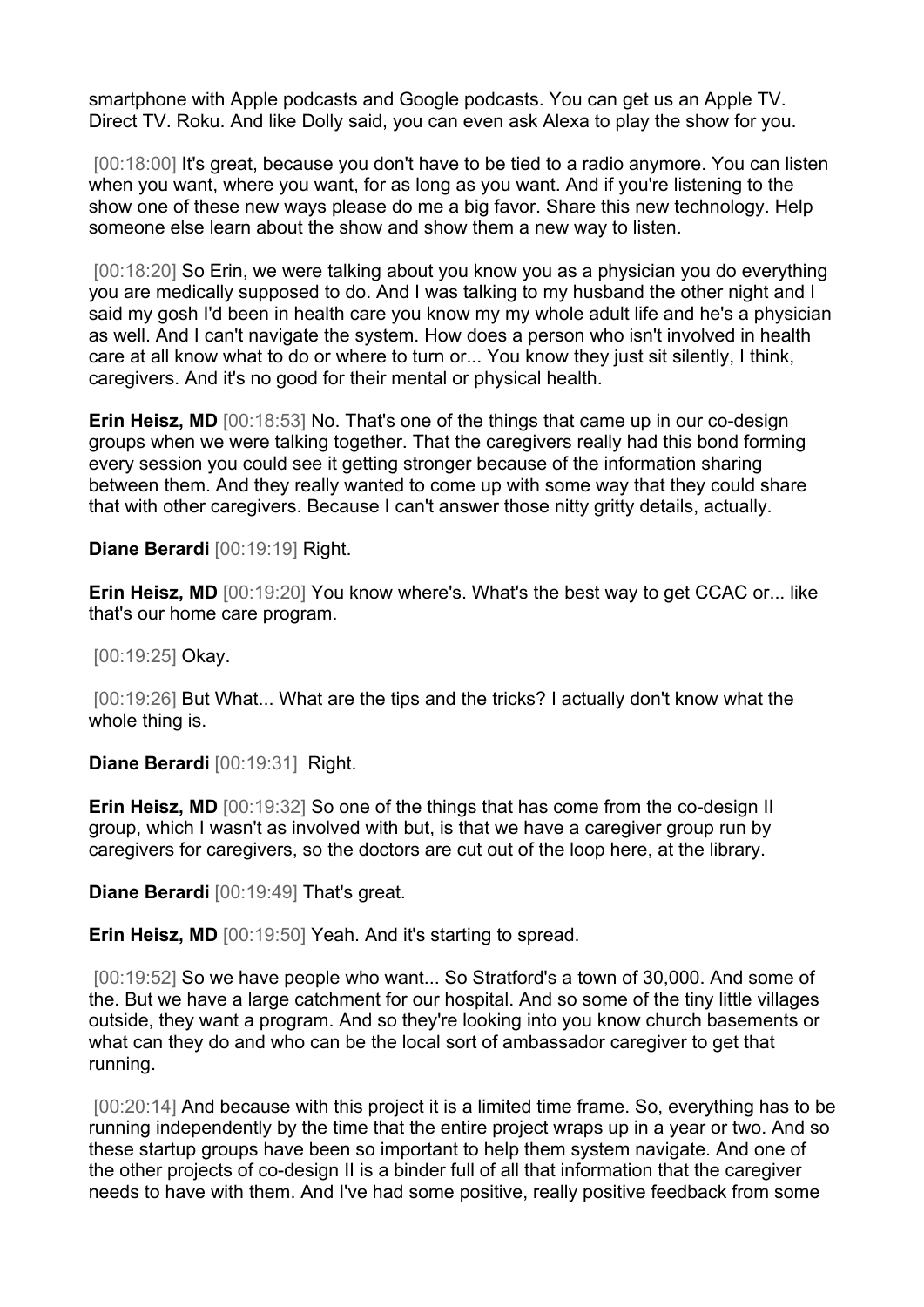of the caregivers that the specialists are like, Oh, this is really good! And they start asking them about connecting the dots. And like that never happens.

**Diane Berardi** [00:20:57] Yeah. Right.

**Erin Heisz, MD** [00:20:58] Like usually you're so rushed. Your crunched for time. You don't start asking them about a project that they're doing it. So we've had some really good response to that.

[00:21:08] And back to the time to talk toolkit.

[00:21:10] So that was the one that I was more involved with.

**Diane Berardi** [00:21:12] Okay.

**Erin Heisz, MD** [00:21:13] And the parts of the toolkit are posters.

[00:21:16] So basically on the Change Foundation Web site you can find the link to the time to talk toolkits. And there are posters that you can download. And those posters are going to be put up in the waiting room or in the hallways, it's very translatable across whether you're a hospital, an office you know public health, whatever. And those posters just are trying to catch a caregivers eye to say, Are you a caregiver? It's really not set for staff.

**Diane Berardi** [00:21:46] Right.

**Erin Heisz, MD** [00:21:47] If you're not a caregiver you're not going to go the caregiver group. Right?

**Diane Berardi** [00:21:50] Right. Exactly.

**Erin Heisz, MD** [00:21:50] Yeah. So for identification. The tool kit also has in it a provider tip sheet which just is really a reminder to health care workers to ask the caregiver how they're doing. Help them identify themselves and include them as part of the health care team. Tell caregivers what's happening in what they can expect next. That was a huge one from our groups.

**Diane Berardi** [00:22:13] I would imagine yes.

**Erin Heisz, MD** [00:22:14] Yes.

[00:22:14] They want to some idea of what to expect. Encourage caregivers to accept help. Help connect them to resources, and revisit this conversation throughout the journey. Not just sort of you know, Oh. I've done the tip sheet. Check. We're never gonna do that again.

**Diane Berardi** [00:22:28] Right. Exactly.

**Erin Heisz, MD** [00:22:31] Then also the tool kit has the video which I was talking about, with Pat's experience. I'm in the video, too. But Pat's the star. She is amazing. And I seriously think she may go on to have a career in acting. She is a wonderful woman. And then there's a really great pamphlet that we came up with. And again, all of this was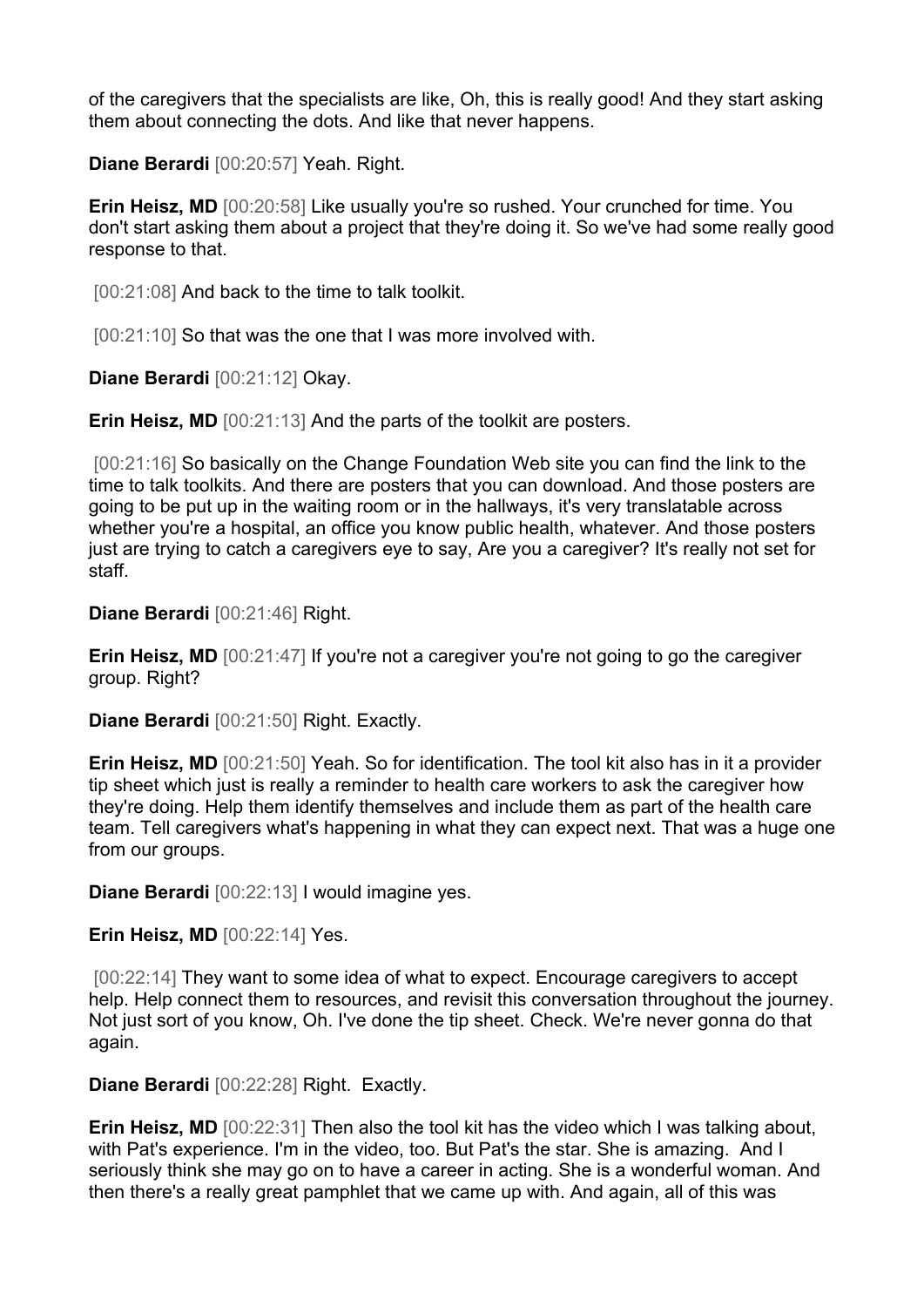designed with caregivers having equal input to the rest of us about what we should include in it.

[00:22:57] So again a section for identification, a section on caregiver burnout, local resources, phone numbers, Web sites. And just encouraging people to take that time to talk with their family, with their friends, with their health care practitioners, with everybody.

**Diane Berardi** [00:23:15] How do you try to avoid burnout? What are some of the suggestions you have for caregiver burnout? Do you find that people... You know it's so hard to ask for help. I think.

**Erin Heisz, MD** [00:23:28] It is. It is. And I find also that people are so reluctant to accept the help that's offered from friends or neighbors. And I don't know whether it's that they're embarrassed maybe sometimes because something might happen while they're gone, that isn't socially acceptable.

**Diane Berardi** [00:23:49] Yes. Yeah.

**Erin Heisz, MD** [00:23:51] Yeah. Like with a dementia or with a disabled child. Like because we also had, it wasn't just them and people caring for older people within our codesign group, it also were some parents caring for disabled children. And so I think in a way they're nervous that something's going to happen while they're gone. That person can't handle, maybe. But if you don't give it a try then that burner just continues. Right? So accept the offer of help for someone to sit with your loved one for two hours so you can get a haircut and won't feel guilty.

[00:24:23] Yeah. The stories and the amazing things, like that just broke my heart to hear some of the stories of what people go through. One of the members of the co-design team was actually my friend. Like I knew her as a hockey mom on my hockey team. But she has a daughter who's 15 with Down's and autism and she gave me permission to talk about her.

[00:24:44] And I had no idea what she struggled with on a daily basis and now believe you me I say, HEY I'M COMING OVER FOR A COUPLE HOURS. YOU NEED ME. AND YOU GO AND I WILL DEAL WITH WHATEVER IS GOING ON.

[00:24:55] She accepts me. She accepts that now. She'll take my offer.

[00:25:01] I guess you know we kind of suffer in silence. And I'm the first one, I've always been the first to say, You have to ask for help. You have to tell people what you need and blah blah.

[00:25:10] But I don't know. You know me in the role now, I feel like I have to do everything.

**Erin Heisz, MD** [00:25:16] Yes.

**Diane Berardi** [00:25:16] It's like tasks. And I feel guilty if I don't.

**Erin Heisz, MD** [00:25:20] The guilt is so hard.

**Diane Berardi** [00:25:23] Yeah.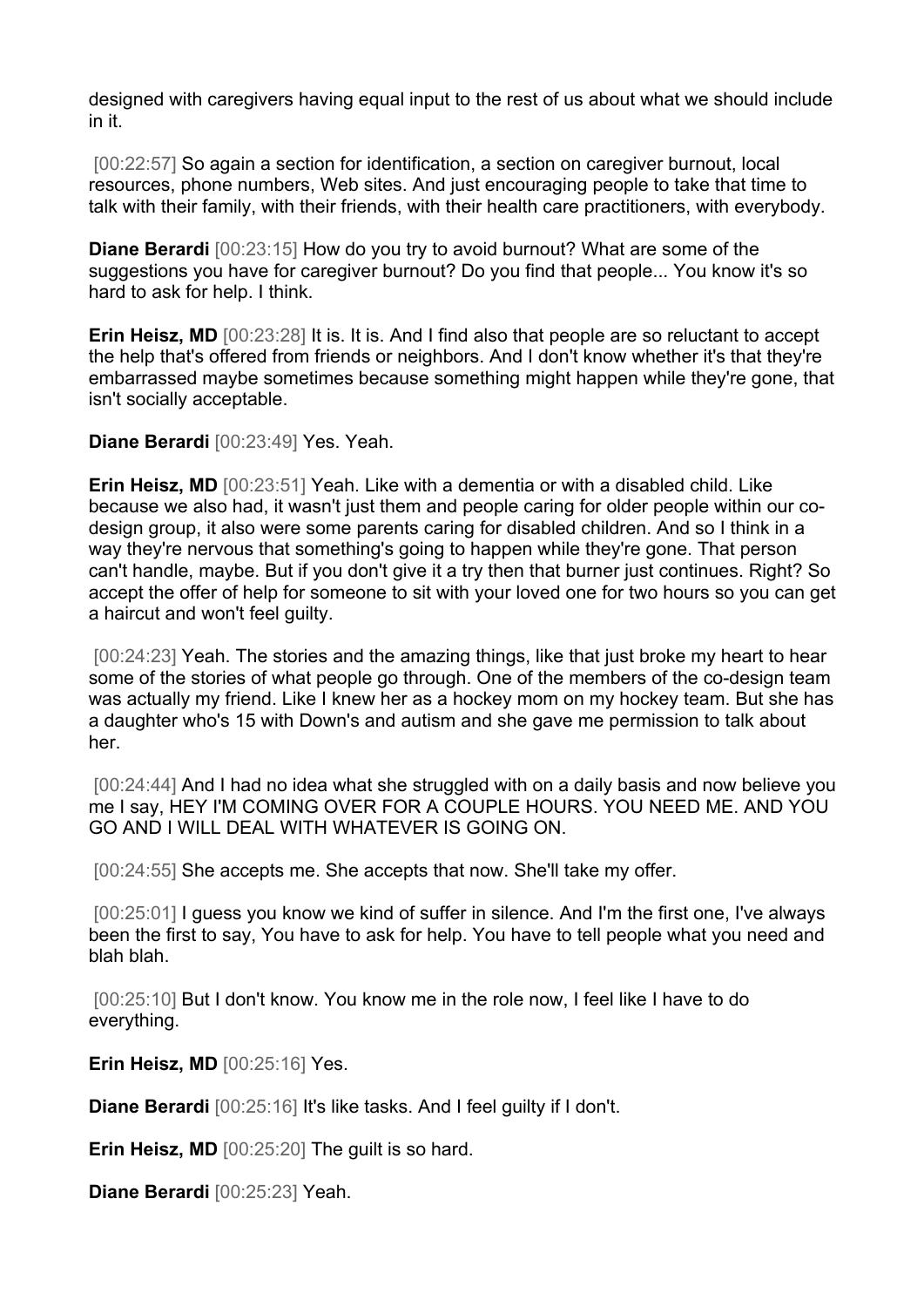**Erin Heisz, MD** [00:25:23] And you can never be perfect and you can never do it all. And so the guilt is such a wasted emotion for everybody. Right?

**Diane Berardi** [00:25:32] Yes.

**Erin Heisz, MD** [00:25:33] It serves no purpose for anybody.

[00:25:35] And so I think part of this project is to really inspire the health care practitioners to help caregivers recognize who they are. But also to say, What's the one thing today I could do for you to make your life better?

**Diane Berardi** [00:25:54] Oh my gosh. I think people would feel so... They probably want to cry, hearing a practitioner say that to them.

**Erin Heisz, MD** [00:26:02] Yes.

**Diane Berardi** [00:26:05] How do you convince your colleagues to use the tool kit or to do this?

[00:26:09] Yeah it's a it's a tough one. Right? Because we're... You know, we're busy. We're running. We've got stress, burnout, government cutbacks. You've got all these things weighing on you.

[00:26:23] However, when I watched that video of Pat that was really the moment where I felt in my gut, I went into medicine to help people and I think most of us did.

**Diane Berardi** [00:26:34] Sure. Yes.

**Erin Heisz, MD** [00:26:35] And that just really brought it back to me that this woman is suffering. And my job is to help suffering. So I need to also focus on her. And so when I felt that, I knew if I could get other physicians to feel that... Now the thing is to get them to watch the video, right?

[00:26:58] When you watch the video. Like honestly, I cry still every time, and it's been over 30 times.

**Diane Berardi** [00:27:02] Right. Yeah.

**Erin Heisz, MD** [00:27:04] So if they could take the time to watch the video then they have that feeling, most of them. Honestly a lot of them have given me that feedback. That Pat's story just hits them. And then they're much more open to using the rest of the toolkit. Right? To review the tip sheet. To have the pamphlets in their exam room. To support the patients to going to our Web site. Because that was one of the further co-design projects, they just released the Web site caregivershuronperth.ca which is really a great resource for a caregiver to go and just kind of click around on the different...

[00:27:42] They've got the videos up there like Pat's story. And then they don't feel so alone to see what Pat went through and that she's talking about it.

**Diane Berardi** [00:27:49] Right. Right.